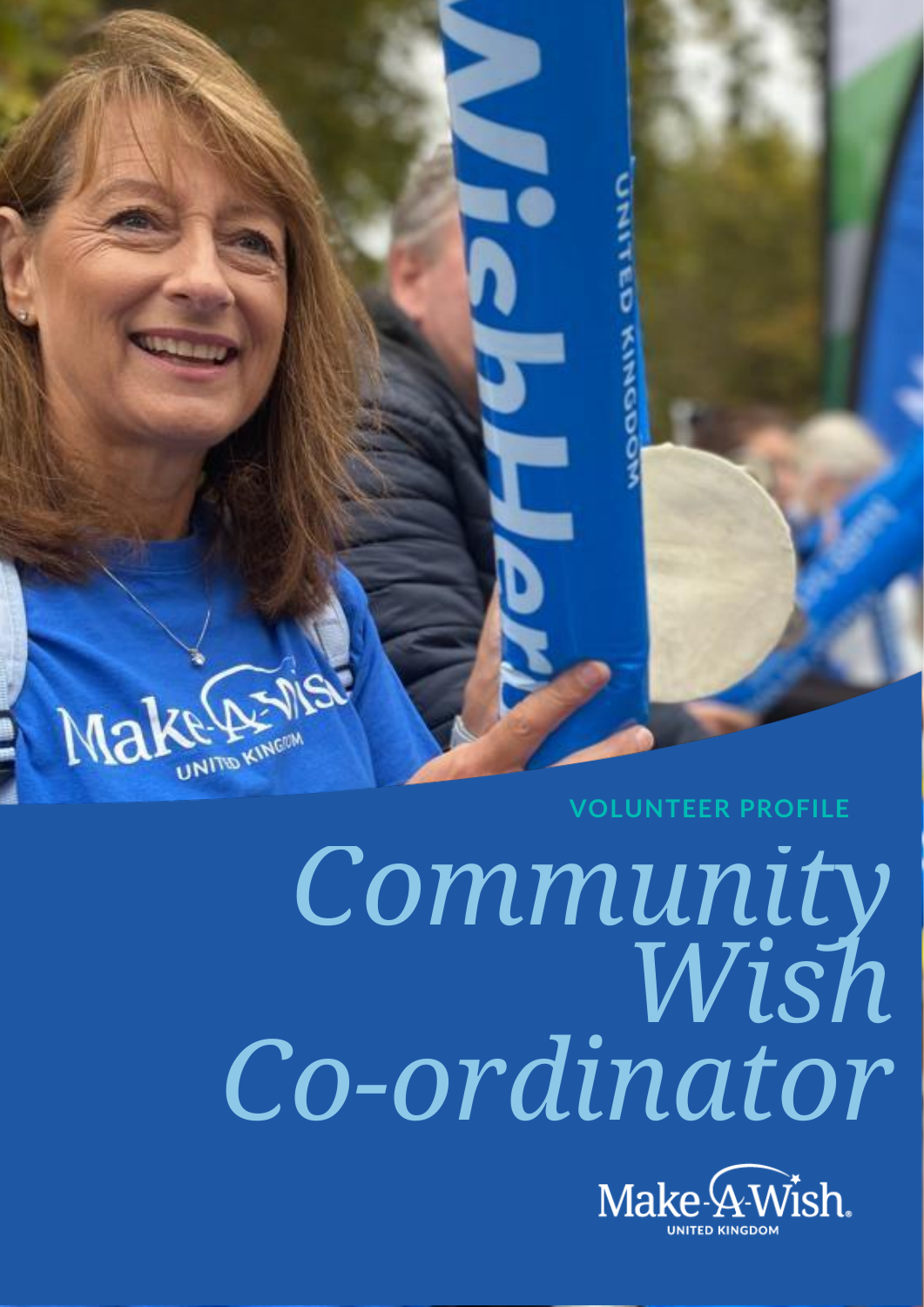

## **Volunteer Role Description** Community Wish Co-ordinator

**More than 60,000 children in the UK have been diagnosed with a critical condition, changing their lives and the lives of their families forever.** For them, the joy of childhood is brought to an abrupt end, with treatment, hospital appointments and sleepless nights taking over.

The power of a wish revives a childhood stolen by critical illness. It brings light and joy to children and their loved ones and leaves a profound and lasting impact on all their lives.

But we can't be that light for everyone. It takes an army of volunteers like you to help these children feel like children again. Together, we have the power to **#LightUpTheDarkness.**

#### **WHAT WILL I BE DOING?**



As a **Community Wish Co-ordinator (CWC)**, you will be creating wishes for critically ill children in your community. This may be as part of a team of volunteers in one of our community hubs or working collaboratively with our wishgranting team. You will project manage the delivery of wishes assigned to you and be the family's main point of contact. You will be led by either a Community Leader or one of our Regional Wishgranters and work closely with Wish Makers, Wish Creators and other volunteers. You will be working with your community to source goods and services in creating the wish.

#### **HOW WILL I BE SUPPORTED?**



You will be supported by our team of Community Leader's and Regional Wishgranters (dependent on the wish and your location), through 1-1 communication. Your Regional Wishgranter will also support you through a WhatsApp group and there will be opportunities to share best practice and receive support from your peers. There will also be relevant support available from other members of the volunteering and wishgranting team and our Safeguarding Lead.

We will ensure you have the training and tools required to deliver your role and will regularly be seeking your feedback to ensure that we can deliver the support you need. You will also have opportunities to receive updates and share your feedback through our Volunteer Voices programme.

#### **WHAT ARE MY CORE TASKS?**

Using the Make-A-Wish values of **Be Magical**, **Be Inclusive** and **Be Inspired** you will:

- Project manage the delivery of the wishes assigned to you, alongside your Regional Wishgranter
- Be the families' main point of contact during the anticipation of and delivery of the wish
- Work with other volunteers (including Wish Makers who have completed the discovery for the wish), Wish Creators and supporters and suppliers in the area; developing community relationships and partnerships to enable the delivery of community led wishes within budget (focusing on sourcing Gift In Kind donations and discounts)
- Seek donated goods/services using our quality control checks
- Complete admin tasks using our systems

Make-A-Wish Foundation® UK Registered Address: Make-A-Wish Foundation UK, Seventh Floor, Thames Tower, Station Road, Reading RG1 1LX make-a-wish.org.uk 01276 40 50 60 Charity Registration No. (England and Wales) 295672 / (Scotland) SC037479 Company Registration No. 2031836

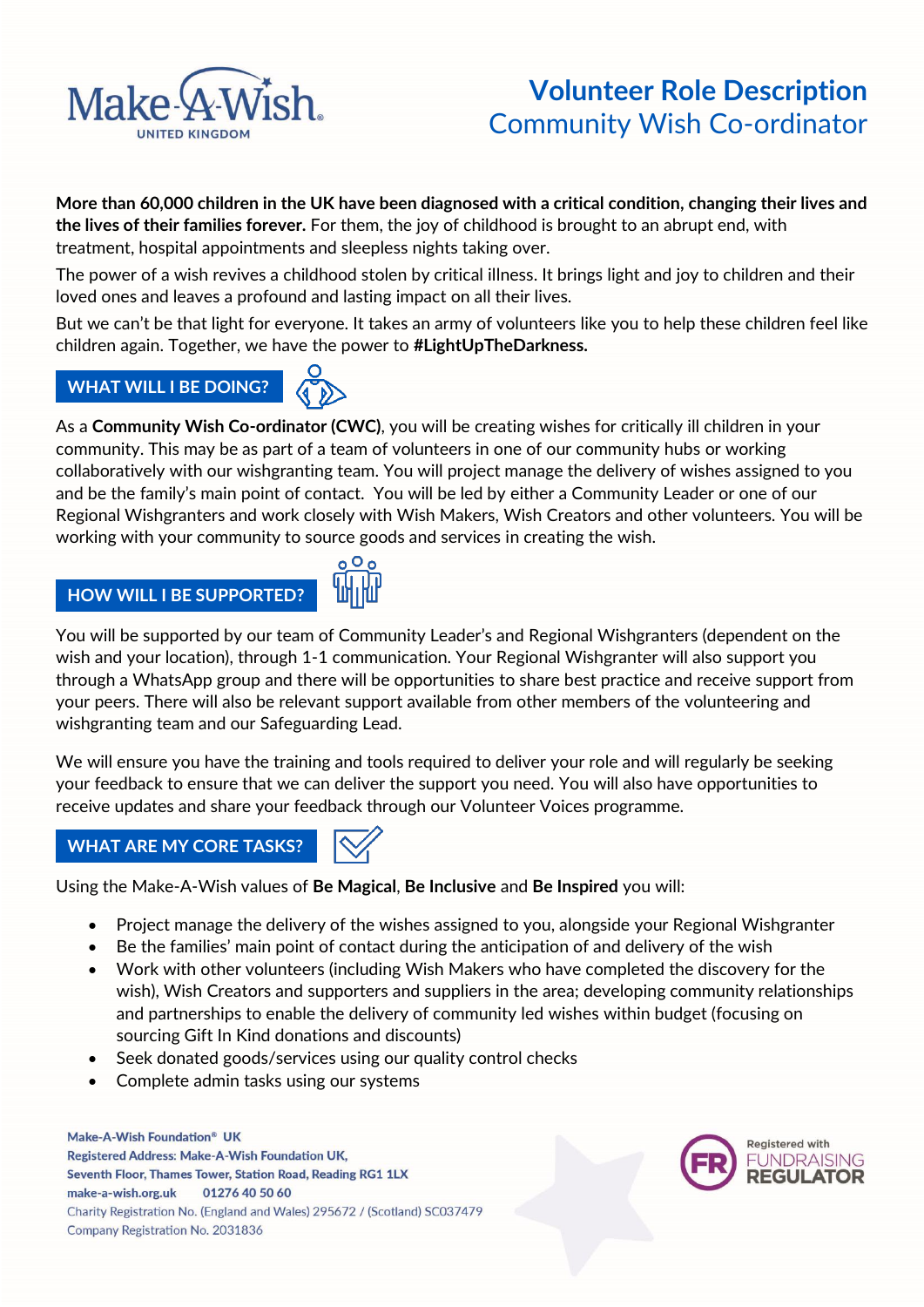

- Create an excellent experience for families by building anticipation and supporting them throughout their wish journey
- Provide any feedback needed by the Regional Wishgranter/Community Leader

### **WHAT SKILLS/ATTRIBUTES DO I NEED?**

We are looking for someone who:

- Is able to inspire and motivate others to work together to be magical and deliver a child's wish
- Puts relationships at the heart of what they do; ensuring they are led by the wishes of the child. You should be empathic and compassionate and believe in the power of communities working together
- Is highly organised and has good time management and planning skills, but also the ability to delegate to others/ ask for support from within their team
- Has an eye for detail and is able to follow processes
- Is good with IT, with access to a smartphone/tablet/laptop (you will be required to use our systems and processes to manage wishes)
- Is a keen problem solver, able to negotiate and to think creatively and use your own initiative
- Has great communication skills and experience of working with a range of audiences (preferably including young people but not essential)
- Recognises, respects and able to maintain confidentiality and professional boundaries
- Is flexible, self-motivated, energetic, enthusiastic and passionate

#### **HOW MUCH TIME DO I NEED TO COMMIT?**



The amount of time commitment will vary depending on the wishes requested in your community. We anticipate on average you would spend 15-20 hours on a wish spread over the course of a few weeks. Our ambition is to grant wishes for more critically ill children, and we hope that you can support us with at least 5 wishes a year (if you want to help with more and we have them in your community then this of course will be welcomed).

#### **WHAT DO I GAIN?**



You will be making the wishes of critically ill children and young people come true in your local area and making a difference not just to their lives, but to that of their family members. A wish builds resilience, confidence, hope and aspirations within the wish child, as well as creating lasting memories. Through working with the local community, you will be ensuring a tailored and bespoke experience for every eligible child in your area. In addition, you will:

- Be part of the national Make-A-Wish UK team and community
- Be bringing your community to life around a fantastic cause
- Be impactful, by using your own skills and expertise and develop new skills and knowledge
- Receive the training and support to empower you to deliver

Make-A-Wish Foundation® UK Registered Address: Make-A-Wish Foundation UK, Seventh Floor, Thames Tower, Station Road, Reading RG1 1LX make-a-wish.org.uk 01276 40 50 60 Charity Registration No. (England and Wales) 295672 / (Scotland) SC037479 Company Registration No. 2031836